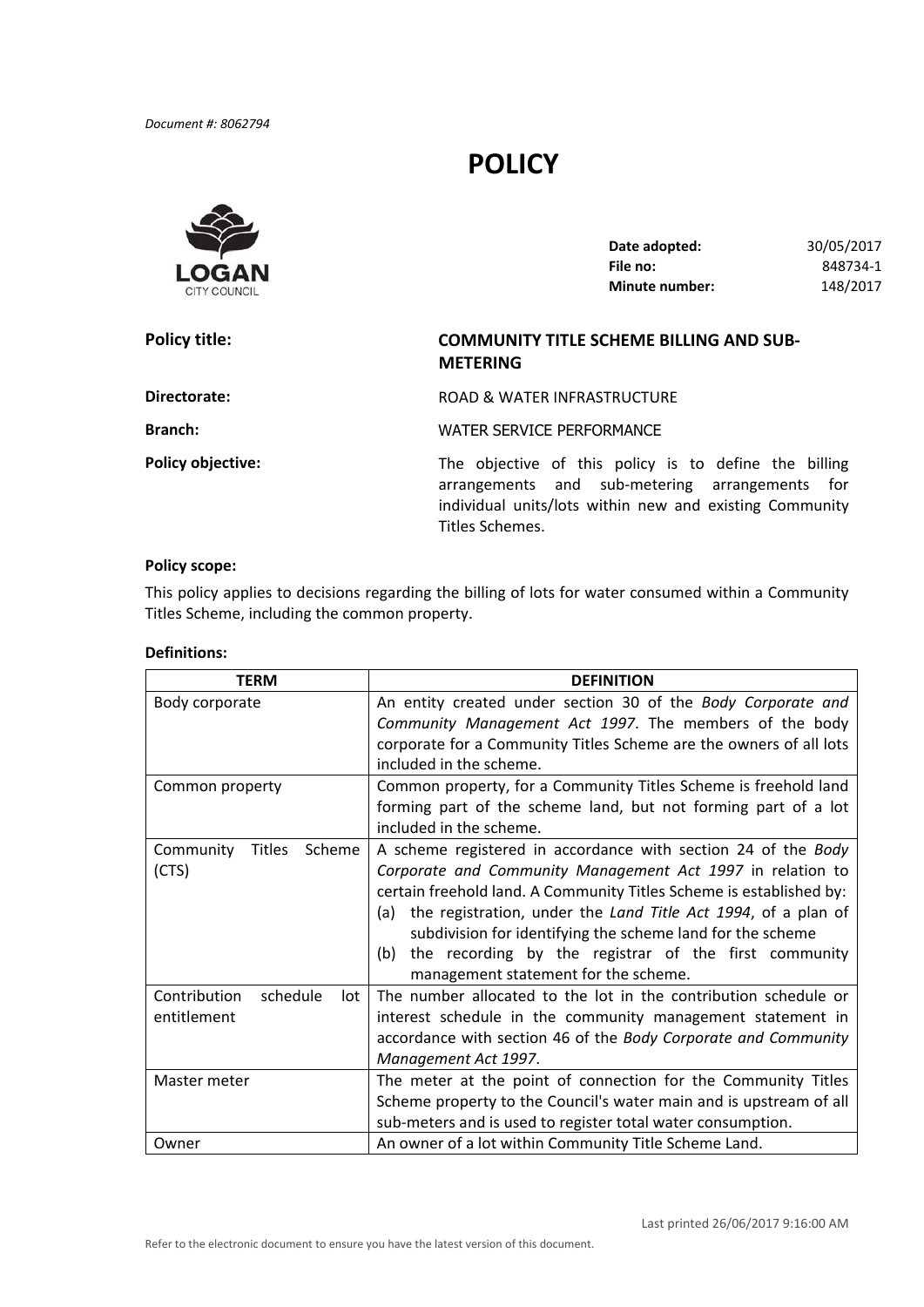| TERM         | <b>DEFINITION</b>                                                                                                               |
|--------------|---------------------------------------------------------------------------------------------------------------------------------|
| Scheme land  | The land identified in the plan of subdivision registered under the                                                             |
|              | Land Title Act 1994 in relation to a Community Titles Scheme.                                                                   |
| Sub-meter    | A term used to describe individual water meters within scheme                                                                   |
|              | land that measure supply to individual lots within the scheme land.                                                             |
|              | A sub-meter is supplied water via a master water meter.                                                                         |
| Sub-metering | The installation of sub-meters.                                                                                                 |
| Water meter  | A device, including equipment related to the device, for measuring<br>the volume of water supplied to premises and installed on |
|              | infrastructure that supplies a water service at the premises. An                                                                |
|              | example of equipment related to the device is an automatic meter                                                                |
|              | reading device and associated technology or similar devices.                                                                    |

#### **Policy statement:**

- 1. Community Titles Schemes where the original plumbing assessment application was lodged post 1 January 2008
	- (a) For Community Titles Schemes where the plumbing assessment application was lodged post 1 January 2008, Council will provide individual accounts to each owner within a Community Titles Schemes based on consumption measured by sub‐meter where:
		- (i) sub‐meters are installed
		- (ii) the sub‐meters are owned by Council
		- (iii) the sub‐meters are located so they are easy to read and maintain in accordance with part 4 of the Queensland Plumbing and Wastewater Code*.*
	- (b) The developer is responsible for the cost of the installation of an appropriate size master water meter servicing the entire development, in accordance with Council's annual fees and charges. The developer is responsible for the installation of all individual sub‐meters for the purpose of determining the water consumption to the individual lots within the development.
	- (c) Sub‐meters installed by the developer for the development must meet class 2 accuracy requirements of both the National Measurement Institute Standard NSC R49 ‐ 1 May 2001 and Australian Standard AS3565.1 ‐ 2004 ‐ Part 1.
	- (d) Following the application for water supply, connection and installation, Council will install the master water meter. Council will inspect and approve the internal sub‐ meters as part of the normal application and final inspection process for the internal plumbing.
	- (e) Sub‐meters must be located within an accessible position for the body corporate/Council to obtain a water meter reading to determine individual water consumption to bill lot owner/s.
	- (f) Further, the location of the sub‐meters must be permanently accessible (24 hours a day) to allow for the future maintenance of these individual sub‐meters by Council. If the complex is designed with a high level of security in mind then the developer must provide external sub‐meters, a remote meter reading panel or access to the complex for all individual sub‐meters to be read.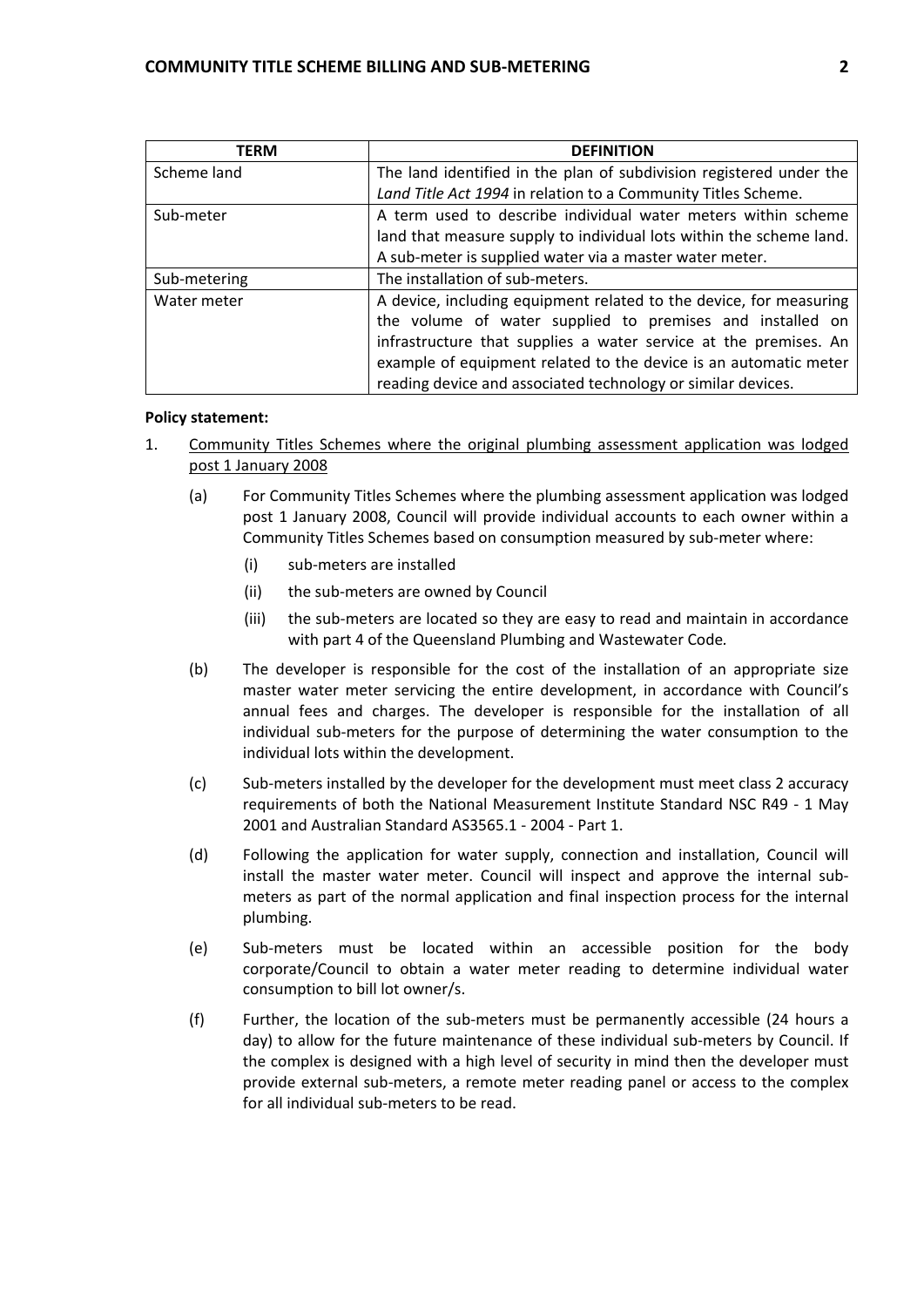- (g) Council will issue individual accounts to lot owners based on the actual meter reading taken on the individual sub‐meter. The sum of all sub‐meters will then be deducted from the master meter to determine any common property water usage or water consumption not measured by the sub‐meters. Council will not bill off a sub‐meter which is downstream of another sub‐meter.
- (h) Common property water consumption, that is, the difference between the aggregate of the sub‐meters subtracted from the master meter will be billed to the body corporate.
- 2. Community Titles Schemes where the original plumbing assessment was lodged prior 1 January 2008
	- (a) For Community Titles Schemes where the plumbing assessment application was lodged prior to 1 January 2008, where sub‐meters are not installed or are installed but not owned by Council, Council will either:
		- (i) Option 1 (default option)

 Provide individual accounts to each owner as a customer for a share of the total amount payable for water consumed by the scheme land as measured by the master water meter, based on the contribution schedule lot entitlement for the lot; or

(ii) Option 2

 Upon request from the body corporate, Council will enter into an agreement with the body corporate where all water consumed, as measured by the master meter, shall be levied on the body corporate only. Council will not read sub‐ meters under this option. If allocation of charges to lot owners is reliant upon readings obtained from sub‐meters, then the body corporate will be responsible for reading sub‐meters under this option. Any default of payment (failure by the body corporate to pay the account by the due date) will result in Council reverting back to "Option 1" of the policy. For this option to be implemented, minutes from a body corporate meeting agreeing to this option are to be provided.

(iii) Option 3

 Upon request from the body corporate, Council will enter into an agreement with the body corporate where Council will provide individual accounts to each lot owner within a CTS based on consumption measured by the sub-meter where:

- a. minutes have been provided from body corporate meeting agreeing to this option
- b. sub-meters are installed by the body corporate on all lots within the CTS
- c. the sub‐meters installed are under 12 years of age and have recorded less than 3400 kilolitres
- d. the sub‐meters are owned and maintained by the body corporate
- *e.* the sub‐meters are located so they are easy to read and maintain in accordance with part 4 of the Queensland Plumbing and Wastewater Code
- f. common property water consumption, that is the difference between the aggregate of the sub‐meters subtracted from the master meter, will be billed to the body corporate.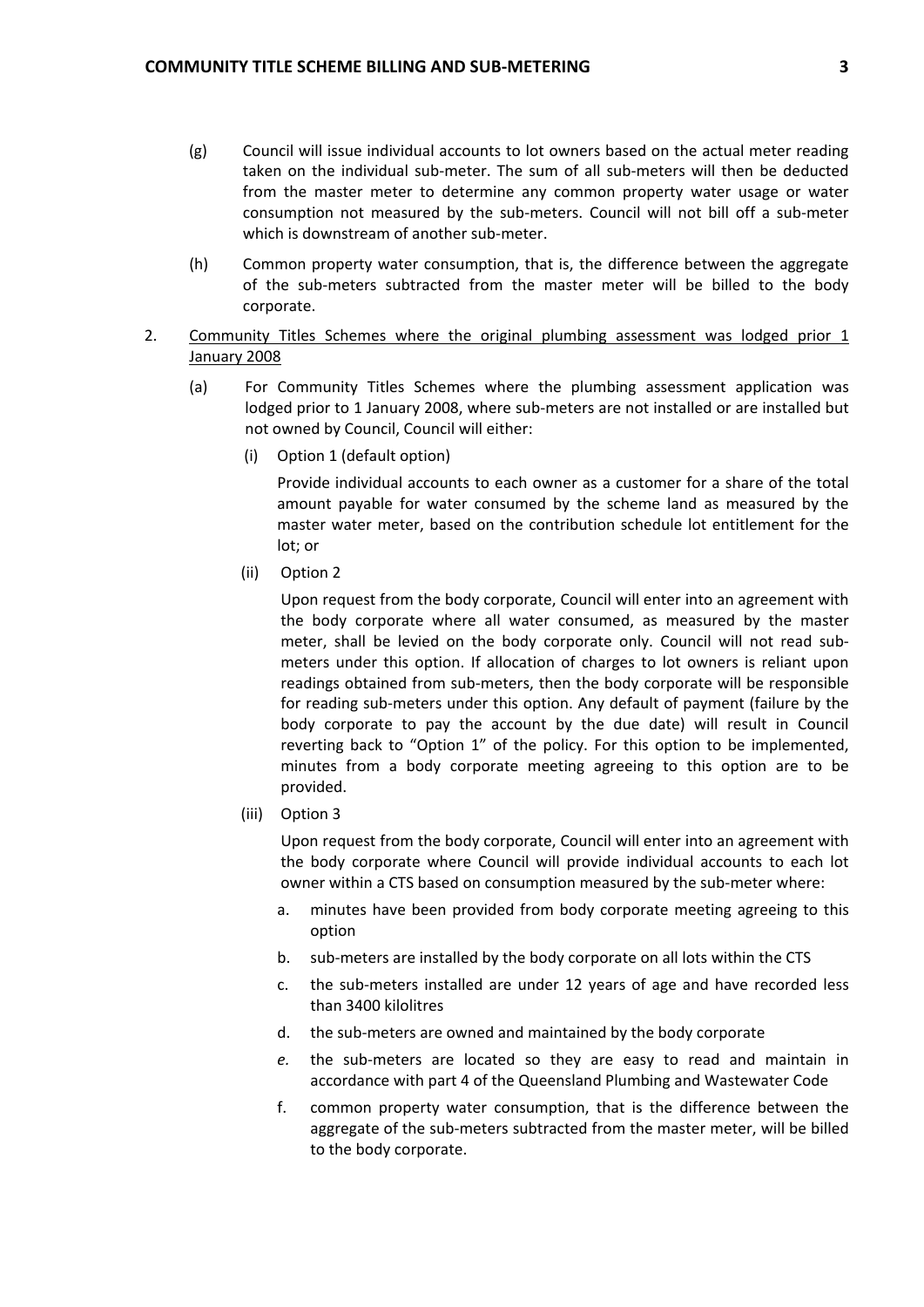- (b) Where a body corporate currently does not have sub‐meters installed, the body corporate is responsible for the costs involved of determining the feasibility of installing sub-meters and for the costs involved in installing and maintaining the sub- meters. In addition the body corporate is required to, and is responsible for, submitting a plumbing compliance application.
- (c) Any issues relating to the replacement and accuracy of the individual sub‐meters rests solely with the body corporate and should be documented within the CTS' Body Corporate By‐Laws. In addition any disputes surrounding internal water consumption within a CTS arising from sub‐meter accuracy or sub‐meter failure is an internal issue for the Body Corporate.
- (d) Sub‐Meters installed by the body corporate must meet class 2 accuracy requirements of both the National Measurement Institute Standard NSC R49 ‐ 1 May 2001 and Australian Standard AS3565.1 ‐ 2004 ‐ Part 1.
- (e) Council will not bill off a sub‐meter which is downstream of another sub‐meter.
- (f) At no time will Council own, or be responsible for sub‐meters installed in a CTS where the plumbing assessment application was lodged prior to 1 January 2008.
- (g) On installation of sub‐meters and confirmation of plumbing compliance by Council or where sub-meters are already installed, the body corporate is to provide Council with the following:
	- (i) sub‐meter manufacturer
	- (ii) sub‐meter serial number
	- (iii) sub‐meter size and number of dials
	- (iv) sub‐meter installation date
	- (v) opening or current reading of the sub‐meter and the date this reading was obtained
	- (vi) sub‐meter location
	- (vii) unit number/lot number that each sub‐meter is allocated
	- (viii) on receipt of the above information, an inspection will be carried out by Council on the sub-meters installed to ensure accessibility for reading purposes. If satisfactory an agreement will be issued to the body corporate for signature. This agreement may be varied from time to time and will include a fee, which will be billed to the body corporate for the reading of body corporate owned sub‐meters, and will include requirements for the maintenance of sub‐meters by the body corporate. The agreement is also to include a timeframe for replacement of sub‐meters by the body corporate which is to be every 12 years or when the meter reaches 3400kL whichever occurs first.
	- (ix) The commencement date for billing against the sub‐meters will be determined by Council, based on the quarterly billing cycles for the CTS.
	- (x) When sub‐meters have stopped, an automatic reading system has malfunctioned or a reading of the sub-meter can not be obtained due to accessibility or meter damage, then Council will determine individual water consumption based on the average water consumption consumed during a similar corresponding period. Council will then advise the body corporate of the sub‐meter that it is unreadable for them to action.